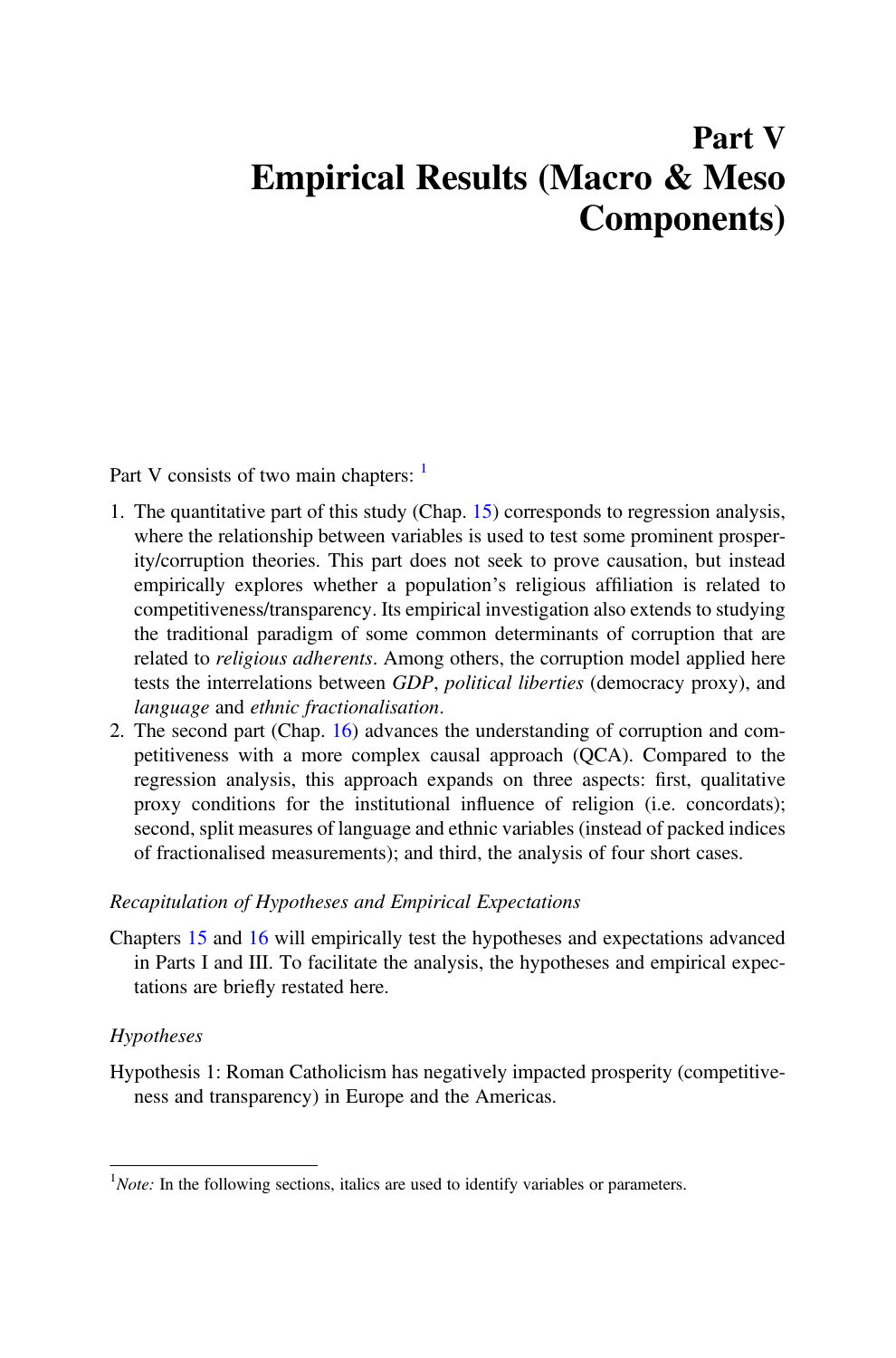- Hypothesis 2: The Protestant Reformation has positively impacted prosperity (competitiveness and transparency) in Europe and the Americas.
- Hypothesis 3: Environmental performance positively impacts prosperity in Europe and the Americas (i.e. moderating or moderated by the impact of religion).

### Empirical Expectations

- 1. I expect the overwhelming empirical evidence available to confirm higher corruption rates in historically Roman Catholic countries than in historically Protestant countries (consistent with the title of this book articulated in Matthew 7: 15–23, King James Bible, 1769).
- 2. I expect the empirical evidence to corroborate a trend towards higher prosperity (competitiveness) in historically Protestant countries and lower competitiveness in historically Catholic countries. This expectation is based on abundant empirical studies linking higher prosperity outcomes with Protestantism at a crosscountry level.
- 3. Given that economic prosperity, democracy, and transparency are part of the same phenomenon, I expect these factors to be highly correlated. My quantitative model on corruption (Sect. [15.3.4\)](https://doi.org/10.1007/978-3-030-78498-0_15#Sec24) considers proxy variables for all of these variables.
- 4. I expect higher transparency/prosperity levels in countries with Protestantinfluenced legal origins (i.e. German, English, or Scandinavian) than in non-Protestant countries. The Protestant Reformation introduced the Sola Scriptura principle reflected in Protestant-influenced legal origins.
- 5. I expect lower prosperity/transparency levels in countries that have been influenced by the French legal system, in particular when they have strong clerical ties, and thus have been markedly influenced by Roman and canon law (as in Latin America).
- 6. Given the tradition of controversial and restrictive concordats, I expect a negative influence on transparency and prosperity in the respective concordatarian countries.
- 7. I expect a negative influence on prosperity/transparency in countries rooted in Socialist legal origins, in particular on account of the Soviet legal principle of the "goodness of humankind" (similar to Roman Catholic and Orthodox natural law).
- 8. I expect no conclusive results for ethnic fractionalisation given the possible overlapping of cultural proxies (Volonté, 2015) with other variables and given the varied conclusions of previous empirical results with aggregated measures.
- 9. I expect prosperity/transparency levels to be directly (positively) related to the proportion of Protestants and inversely (negatively) related to the proportion of Roman Catholics. This expectation is valid for the cross-country sample of Europe and the Americas, as confirmed by empirical studies (e.g. Chase, 2010; La Porta et al., 1997).
- 10. However, I do not expect a significant positive influence of the Protestant population on prosperity/transparency in Latin America. Firstly, Protestantism